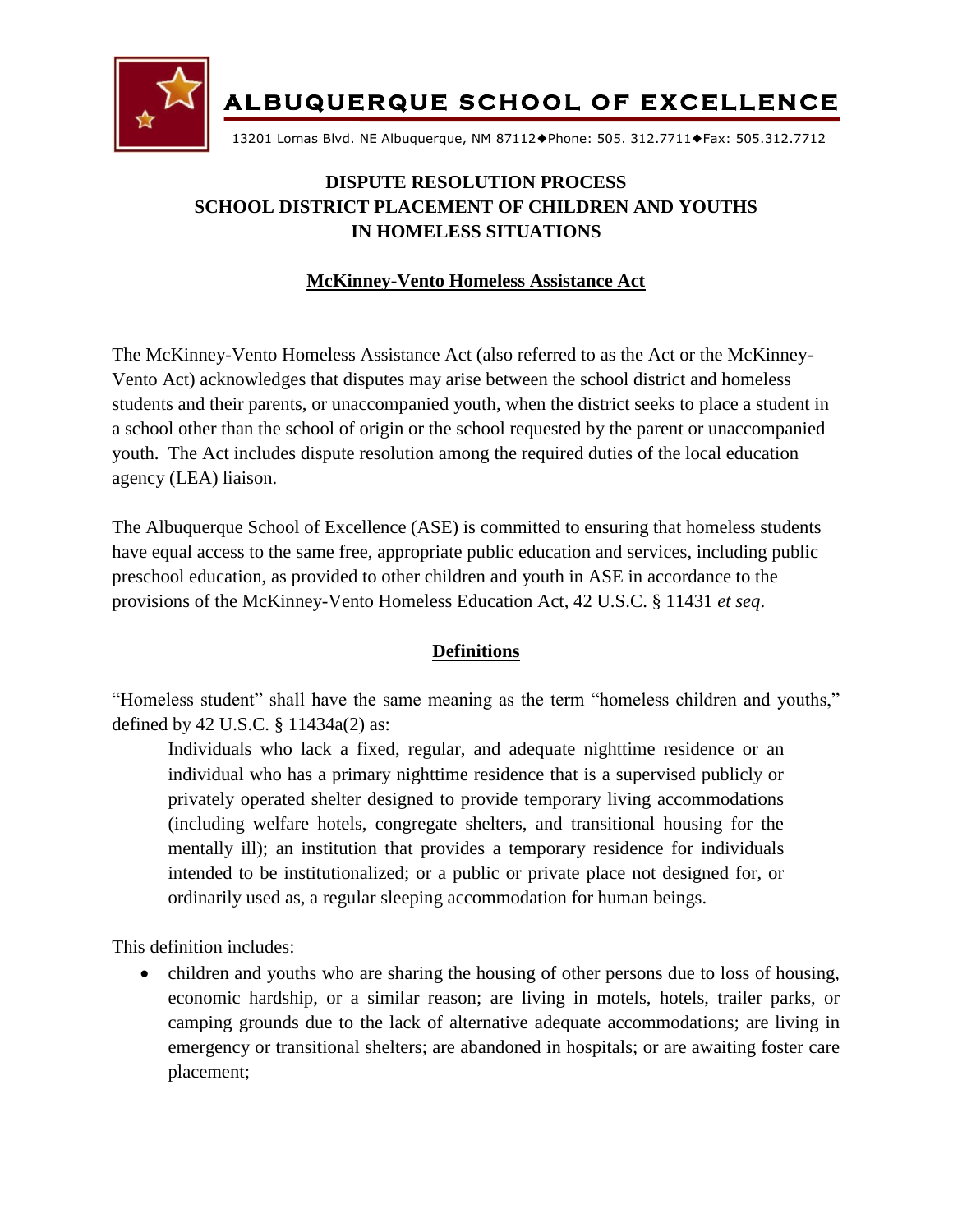

13201 Lomas Blvd. NE Albuquerque, NM 87112Phone: 505. 312.7711Fax: 505.312.7712

- children and youths who have a primary nighttime residence that is a public or private place not designated for or ordinarily used as a regular sleeping accommodation for human beings;
- children and youths who are living in cars, parks, public spaces, abandoned buildings, substandard housing, bus or train stations, or similar settings;
- unaccompanied youth; and
- migratory children (as such term is defined in 20 U.S.C. § 11302(a)(2)(C) who qualify as homeless for the purposes of this part because the children are living in circumstances described above).
- "School of origin" means the school that the student attended when permanently housed or the school in which the student was last enrolled.
- "Unaccompanied youth" means a youth not in the physical custody of a parent or guardian.
- "Homeless Liaison" means the staff person designated by the Superintendent as the person responsible for carrying out the duties assigned by the McKinney-Vento Homeless Assistance Act to local education agencies.

**Enrollment:** If a dispute arises over school selection or enrollment in a school, the child or youth shall be immediately admitted to the school in which enrollment is sought, pending resolution of the dispute. In the case of an unaccompanied youth, the homeless liaison shall ensure that the youth is immediately enrolled in the school in which enrollment is sought, pending resolution of the dispute.

To determine the homeless student's "best interest", the District shall (1) to the extent feasible, keep a homeless student in the school of origin, except when doing so is contrary to the wishes of the student's parent or guardian; (2) provide a written explanation, including a statement regarding the right to appeal, to the homeless student's parent or guardian, if the District sends such student to a school other than the school of origin or a school requested by the parent or guardian; and (3) in the case of an unaccompanied youth, ensure that the Homeless Liaison assists in placement or enrollment decisions, considers the views of such unaccompanied youth, and provides notice to such youth of the right to appeal.

**Written Explanation:** The district must provide a written explanation of the school placement decision to the parent or, in the case of an unaccompanied youth, to the unaccompanied youth. (The written explanation must include a description of the parent's or unaccompanied youth's right to appeal the decision.)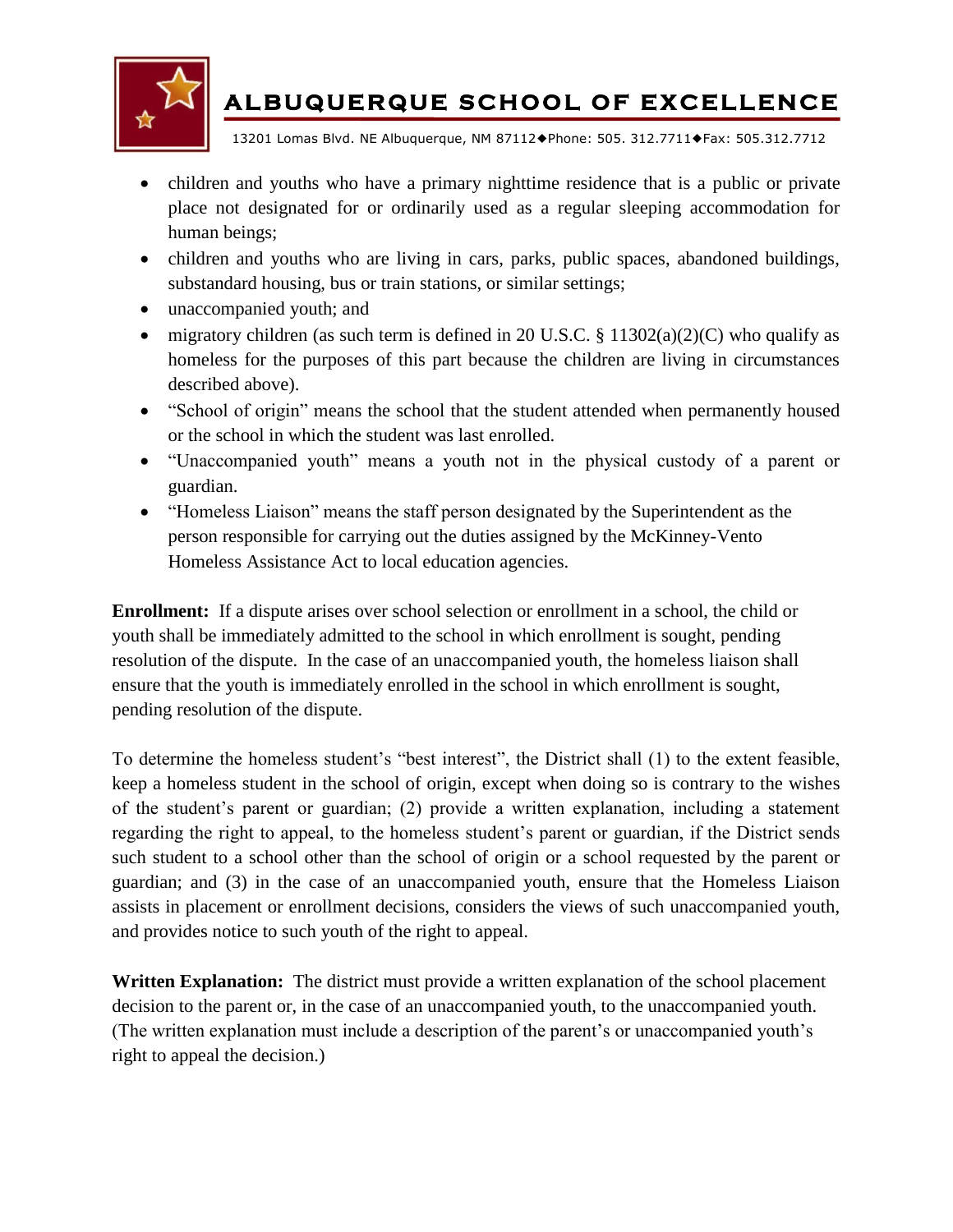

13201 Lomas Blvd. NE Albuquerque, NM 87112Phone: 505. 312.7711Fax: 505.312.7712

**Liaison:** The designated LEA homeless liaison is assigned to carry out the dispute resolution process in an expeditious manner.

**Responsibility:** The school district, usually the district's homeless liaison, is responsible to inform the parent of the homeless student(s) or the unaccompanied youth of the dispute resolution process.

**Educational Services.** A homeless student shall be provided the services offered to other students, including, without limitation, transportation services, educational services (including services provided under Title I, IDEA, and educational programs for students with limited English proficiency), program in vocational and technical education, programs for gifted and talented students, and school nutrition programs.

**Homeless Liaison.** The Superintendent shall appoint a Homeless Liaison who shall ensure that:

- homeless students are identified by school personnel and through coordination activities with other entities and agencies;
- homeless students enroll in, and have full and equal opportunity to succeed in, the District:
- homeless families and students receive educational services for which such families and students are eligible, including programs administered by the District, and referrals to health care services, dental services, mental health services, and other appropriate services, and the parent, guardian, or unaccompanied youth is fully informed of these educational services;
- public notice of the educational rights of homeless students is disseminated where such students receive services, such as schools, family shelters, and soup kitchens;
- the parent or guardian of a homeless student, and any unaccompanied youth, is fully informed of all transportation services, including transportation to the school of origin, and is assisted in accessing transportation to the school that is selected by the student;
- coordinate with local social services agencies and other agencies or programs providing services to homeless students and their families, and with other school districts on interdistrict issues, such as transportation or the transfer of school records;
- assist a homeless student in obtaining necessary immunizations or records;
- monitor and carry out the enrollment dispute resolution process as expeditiously as possible after receiving notice of the dispute; and
- develop procedures by which the District and the Homeless Liaison will implement and comply with this Policy.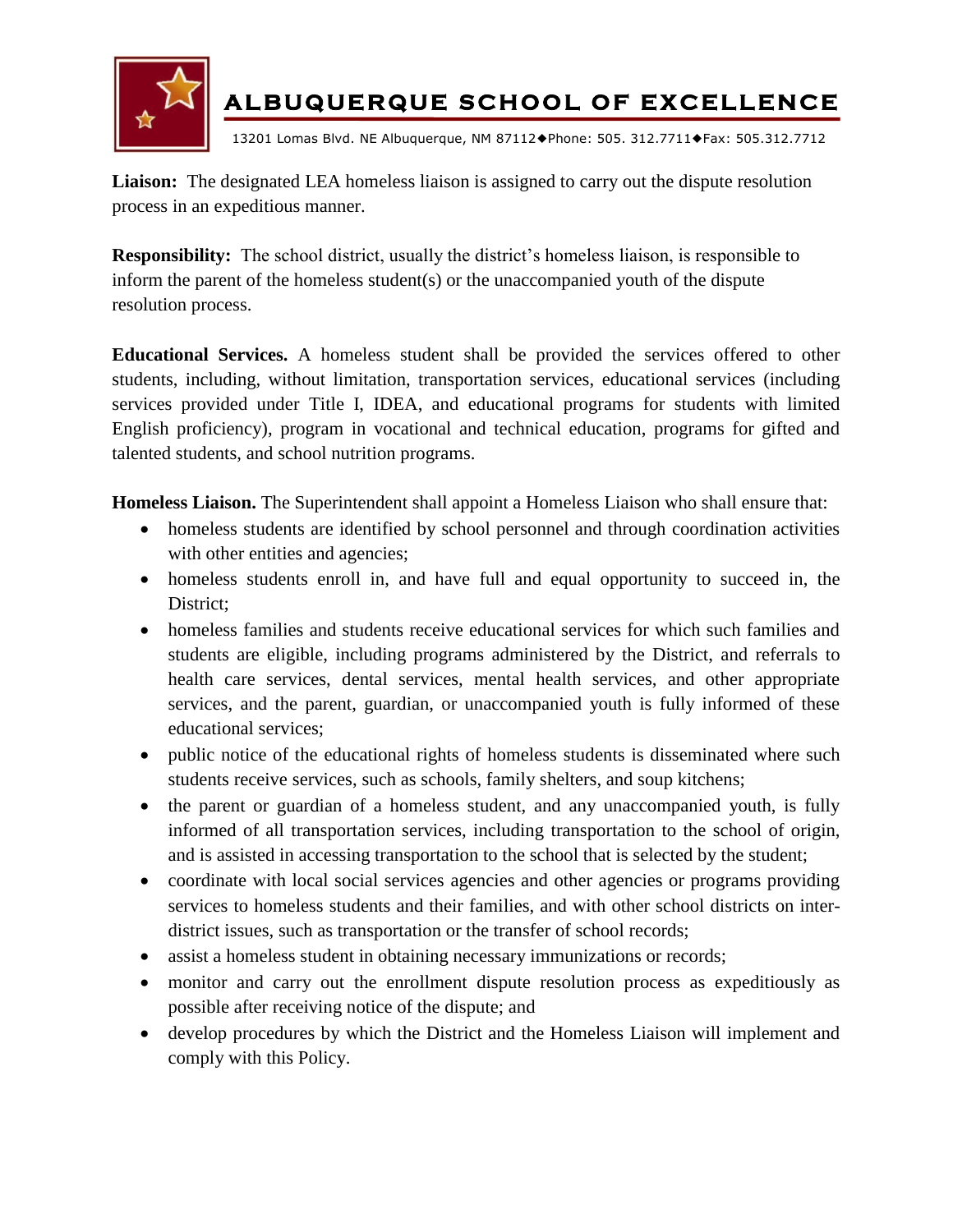

13201 Lomas Blvd. NE Albuquerque, NM 87112Phone: 505. 312.7711Fax: 505.312.7712

#### **Dispute Resolution Overview**

## **Every effort must be made to resolve the complaint or dispute at the local level before it is submitted to the New Mexico Public Education Department (NMPED).**

Disputes addressing the enrollment, transportation, and other barriers to education of children and youth experiencing homelessness may be initiated by parents, guardians or unaccompanied youth by submitting a complaint on the school's dispute resolution form. Pending resolution of the dispute, the student shall be immediately enrolled in the school in which enrollment is sought and the student shall be provided services for which he/she qualifies.

In a case where a dispute occurs regarding the enrollment of a homeless child or youth, the following process must be used:

- Level I: School of Choice Informal Resolution by the school's Homeless Liaison, if unresolved, proceed to Level II,
- Level II: The case is appealed to the school's Principal. If the dispute continues to be unresolved, then proceed to Level III,
- Level III: The case is appealed to the school's Superintendent. If the dispute continues to be unresolved, then proceed to Level IV,
- Level IV: The case is appealed to the school's Governing Council. If the dispute continues to be unresolved, then proceed to Level V,
- Level V: The case is appealed to the NMPED's State Coordinator of Education for Homeless Children and Youth (ECHY).

#### **Written Notice.**

Written notice shall be provided to the parent or guardian of a homeless student or the unaccompanied youth at the time any homeless student seeks enrollment in the District that,

- shall be signed by the parent or guardian or the unaccompanied youth;
- sets forth the general rights provided to the homeless student;
- specifically states the choice of schools homeless students are eligible to attend; that no homeless student is required to attend a separate school for homeless children or youths;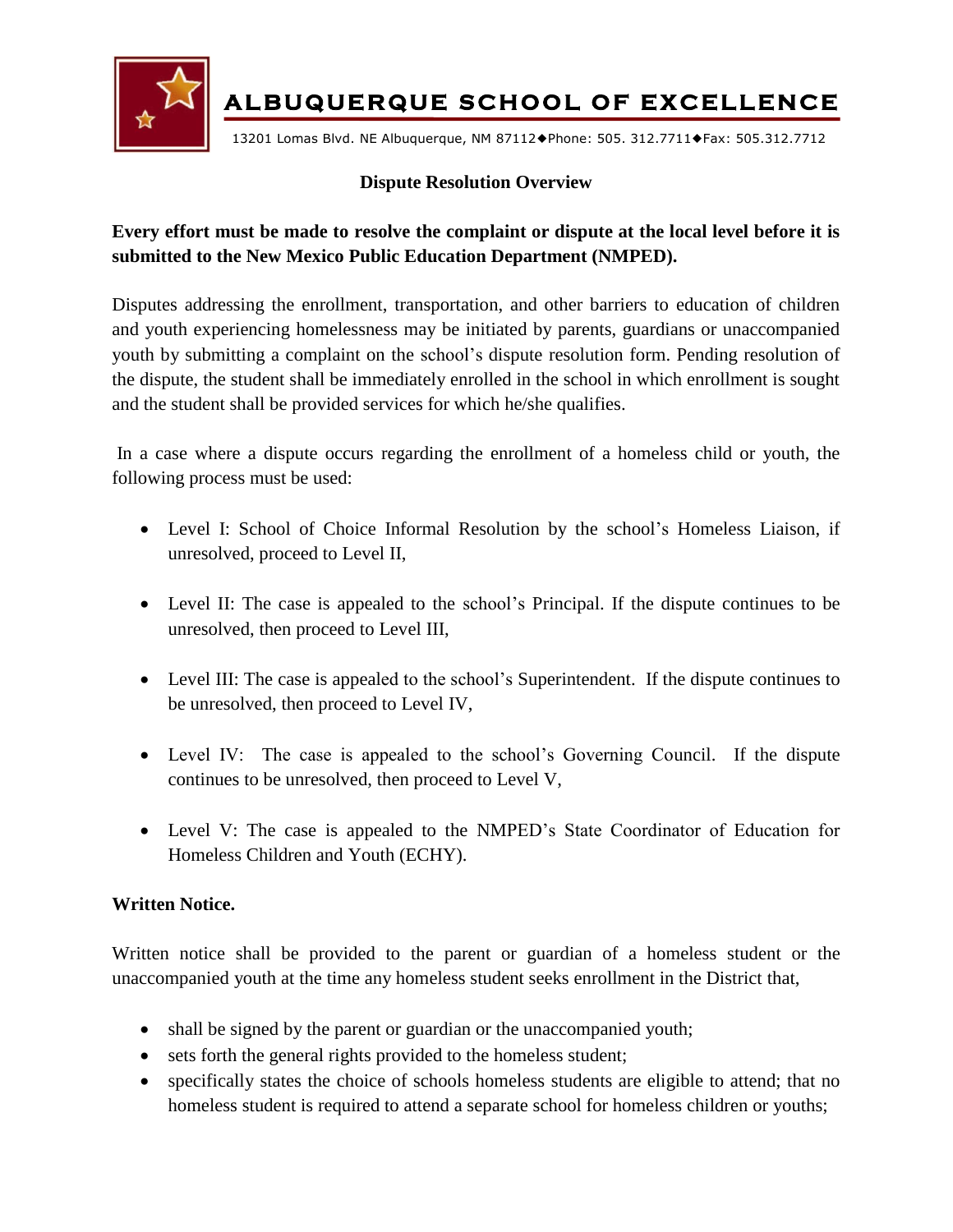

13201 Lomas Blvd. NE Albuquerque, NM 87112Phone: 505. 312.7711Fax: 505.312.7712

- that homeless children and youths shall be provided comparable services, including transportation services, educational services, and meals through school meals programs;
- homeless students should not be stigmatized by school personnel;
- provides contact information for the Homeless Liaison and the New Mexico Coordinator for Education of Homeless Children and Youths;
- describes the dispute resolution procedures that a parent, guardian or unaccompanied youth may follow to initiate a complaint with the school principal or District Homeless Liaison in the event that there is a that there is a dispute over enrollment, services, or other rights arising under the McKinney-Vento Act; and
- is provided in a manner and form understandable to such parent or guardian or unaccompanied youth, including, if necessary and to the extent feasible, in the native language of such parent or guardian or youth.
- The notice also shall include a simple dispute resolution form that the parent, guardian or unaccompanied youth may use to initiate a complaint with the school or District Homeless Liaison.

If a parent, guardian or unaccompanied youth wishes to appeal a school's initial decision related to eligibility, school selection, enrollment, participation or transportation:

A. The complaint must be (i) written; (ii) signed by the complaining party or his/her designated representative; (iii) contain a statement that the District has violated a requirement of federal statute or regulation; (iv) contain a statement of the facts on which the complaint is based and the specific requirement alleged to have been violated; and (v) the relief being requested.

B. Upon receipt of the formal complaint, the school shall provide the complaining party with written confirmation of the receipt of the complaint and a notice of rights. The notice of rights should include:

i. contact information of the District's Homeless Liaison, school Principal, the Superintendent, the Governing Council, and the PED Homeless Liaison, along with a brief description of their roles;

ii. a step-by-step description of how to follow the dispute resolution process;

iii. notice of the right to immediately enroll in the school of choice pending resolution of the dispute and notice that immediate enrollment includes full participation in all school activities;

iv. notice of the right to obtain the assistance of advocates or attorneys;

v. notice of the right to appeal to the New Mexico Public Education Department (PED) if the district-level resolution is not satisfactory;

vi. the timeliness for resolving district and PED-level appeals; and

vii. notice of the right to provide written or oral documentation to support their position.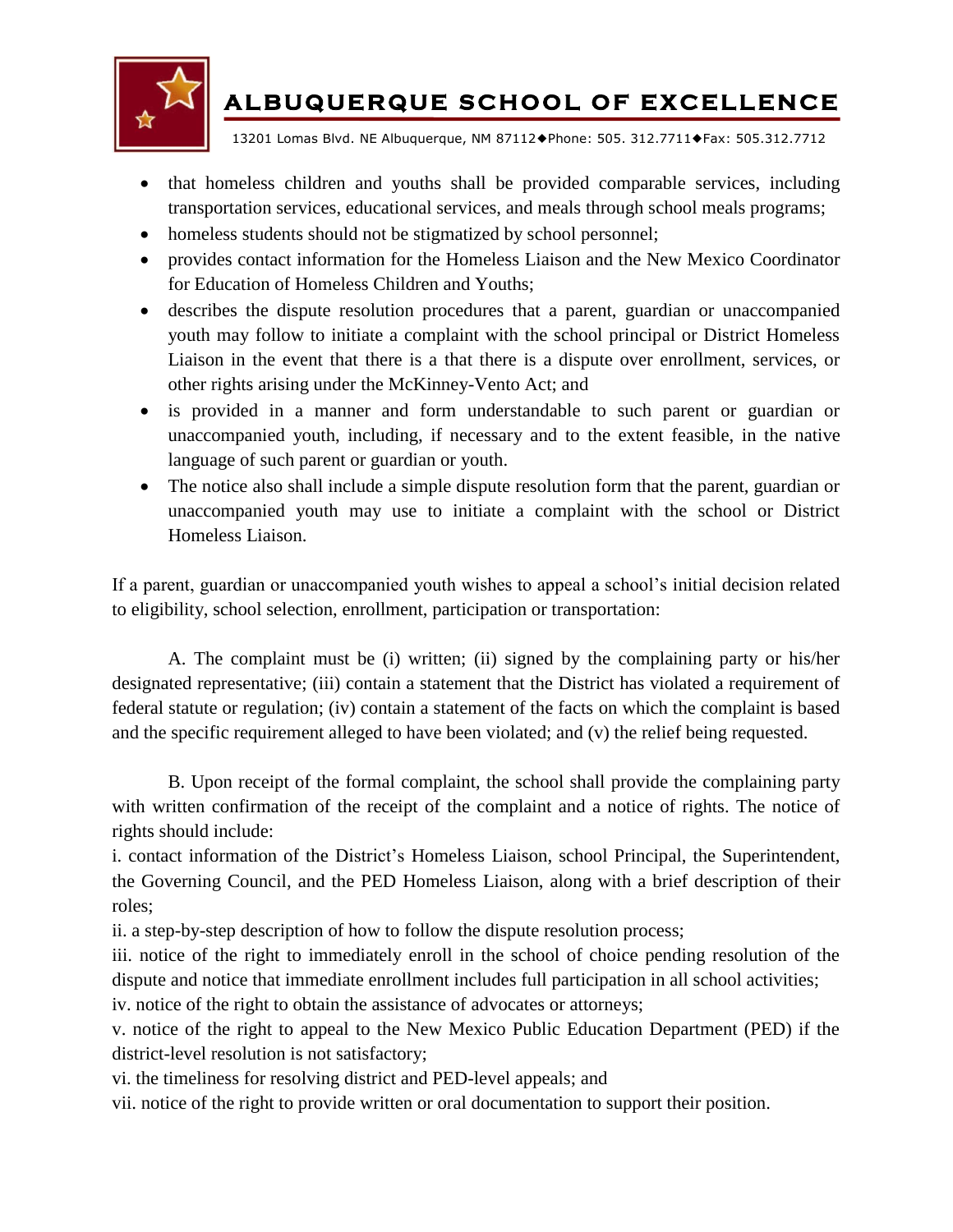

13201 Lomas Blvd. NE Albuquerque, NM 87112Phone: 505. 312.7711Fax: 505.312.7712

C. If the school's Homeless Liaison is not able to informally resolve an issue of eligibility, the Principal shall investigate the formal complaint and provide a written decision within ten (10) calendar days from the receipt of the complaint. The written decision, if adverse to the complaining party, shall inform the complaining party that he or she may appeal the determination to the school's Superintendent by providing a written statement appealing the decision within three (3) school days from the date of the Principal's decision. Upon receipt of a party's notice of appeal, the principal shall promptly forward the following information to the Superintendent:

i. the school name, address, phone and fax number;

ii. the student's name, identification number, grade, and address;

iii. parent, guardian or complaining party's name, relationship to student, address and phone number;

iv. name of school child or youth chooses to be enrolled in pending resolution of the dispute;

v. reason for complaint;

vi. whether school enrolled in is school of origin;

vii. signature of parent, guardian or complaining party; and

viii. the Principal's decision on the complaint.

D. The Superintendent shall then investigate the formal complaint and provide a written decision within ten (10) calendar days from the receipt of the complaint. The written decision, if adverse to the complaining party, shall inform the complaining party that he or she may appeal the determination to the school's Governing Council by providing a written statement appealing the decision within three (3) school days from the date of the Superintendent's decision. Upon receipt of a party's notice of appeal, the Superintendent shall promptly forward the following information to the Governing Council:

i. the school name, address, phone and fax number;

ii. the student's name, identification number, grade, and address;

iii. parent, guardian or complaining party's name, relationship to student, address and phone number;

iv. name of school child or youth chooses to be enrolled in pending resolution of the dispute;

v. reason for complaint;

vi. whether school enrolled in is school of origin;

vii. signature of parent, guardian or complaining party; and

viii. the Superintendent's decision on the complaint.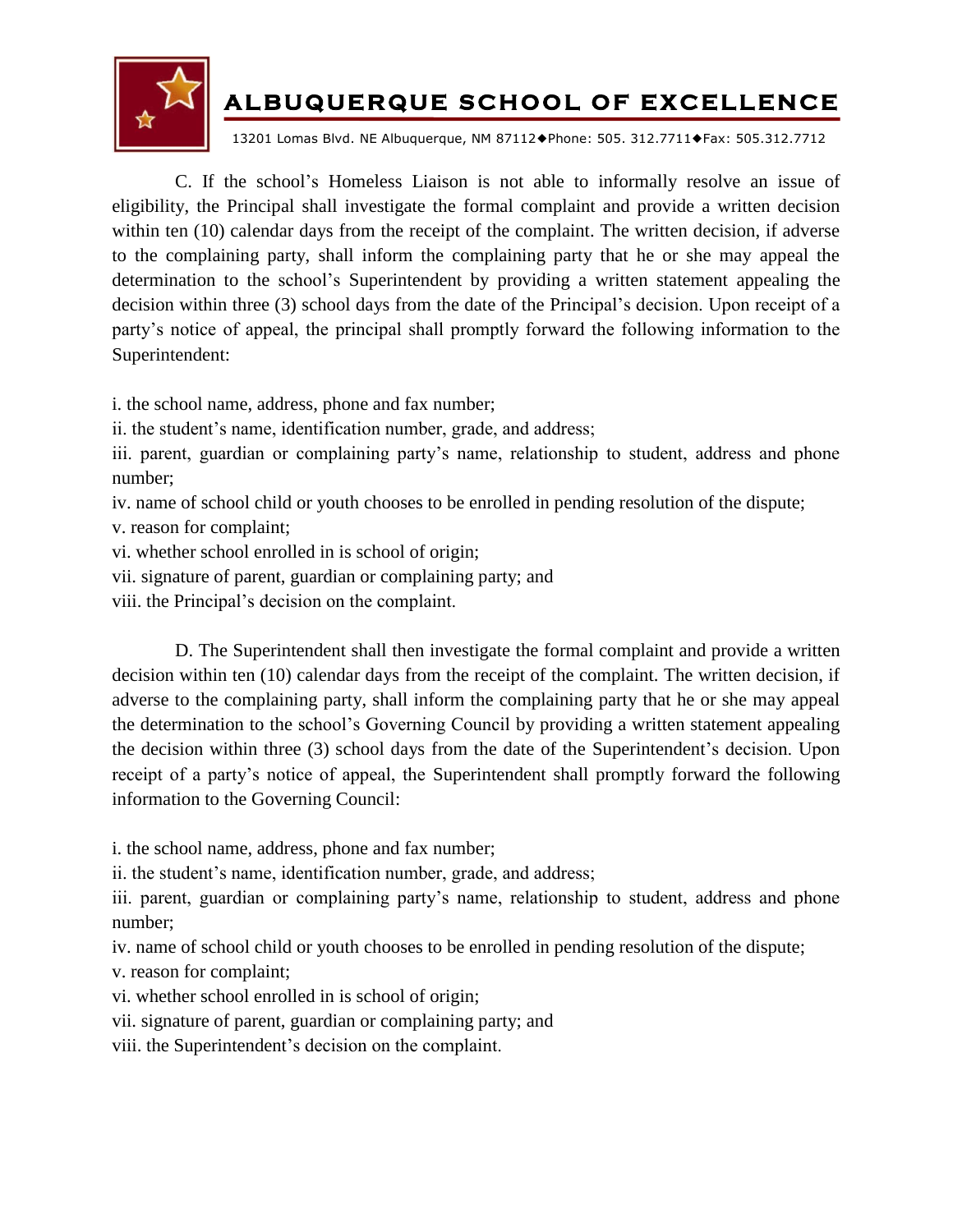

13201 Lomas Blvd. NE Albuquerque, NM 87112Phone: 505. 312.7711Fax: 505.312.7712

E. Upon receipt of the complaint or appeal from a determination by the school Superintendent, the Governing Council shall investigate the complaint and provide the complaining party with a written determination within ten (10) calendar days. The Governing Council's decision shall be the District's final decision. The written decision shall include all factual information upon which the determination is based and the legal basis in support thereof. If the decision is adverse to the complaining party, the decision and all supporting documentation shall be forwarded to the New Mexico PED's Homeless Liaison within five (5) calendar days from the date of issuing the District's final decision. The complaining party may choose to appeal to the PED directly within five (5) calendar days of the District's final decision.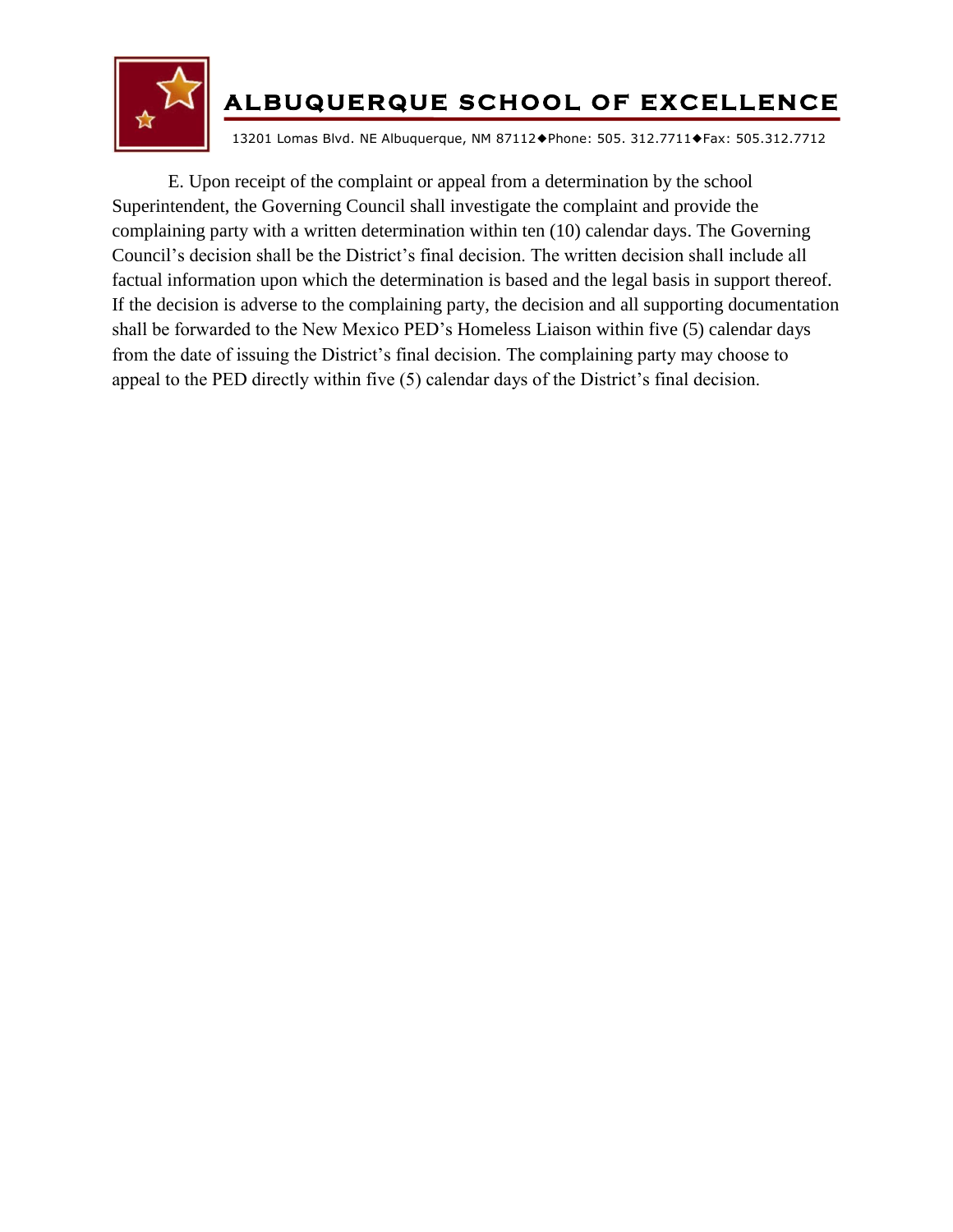

13201 Lomas Blvd. NE Albuquerque, NM 87112Phone: 505. 312.7711Fax: 505.312.7712

# **McKinney-Vento Homeless Education Act of 2001 42 U.S.C. §§ 11431, et. seq. (Chapter 119) , as amended by the**  *No Child Left Behind Act***.**

### **POLICY STATEMENT**

#### **Section 721(l)(2) of the McKinney-Vento Homeless Education Act:**

The following is the policy of the Congress:

- (1) Each State educational agency shall ensure that each child of a homeless individual and each homeless youth has equal access to the same free, appropriate public education, including a public preschool education, as provided to other children and youths.
- (2) In any State that has a compulsory residency requirement as a component of the State's compulsory school attendance laws or other laws, regulations, practices, or policies that may act as a barrier to the enrollment, attendance, or success in school of homeless children and youths, the State will review and undertake steps to revise such laws, regulations, practices, or policies to ensure that homeless children and youths are afforded the same free, appropriate public education as provided to other children and youths.
- (3) Homelessness alone is not sufficient reason to separate students from the mainstream school environment.
- (4) Homeless children and youths should have access to the education and other services that such children and youths need to ensure that such children and youths have an opportunity to meet the same challenging State student academic achievement standards to which all students are held.

#### **DEFINITIONS**

**Homeless Children and Youths:** According to Section 725(2) of the McKinney-Vento Homeless Education Act, "the term 'homeless children and youths'--

(A) means individuals who lack a fixed, regular, and adequate nighttime residence (within the meaning of section  $103(a)(1)$  ['one who (1) lacks a fixed, regular, and adequate residence or (2) has a primary nighttime residence in a supervised publicly or privately operated shelter for temporary accommodations (including welfare hotels, congregate shelters, and transitional housing for the mentally ill), an institution providing temporary residence for individuals intended to be institutionalized, or a public or private place not designated for,